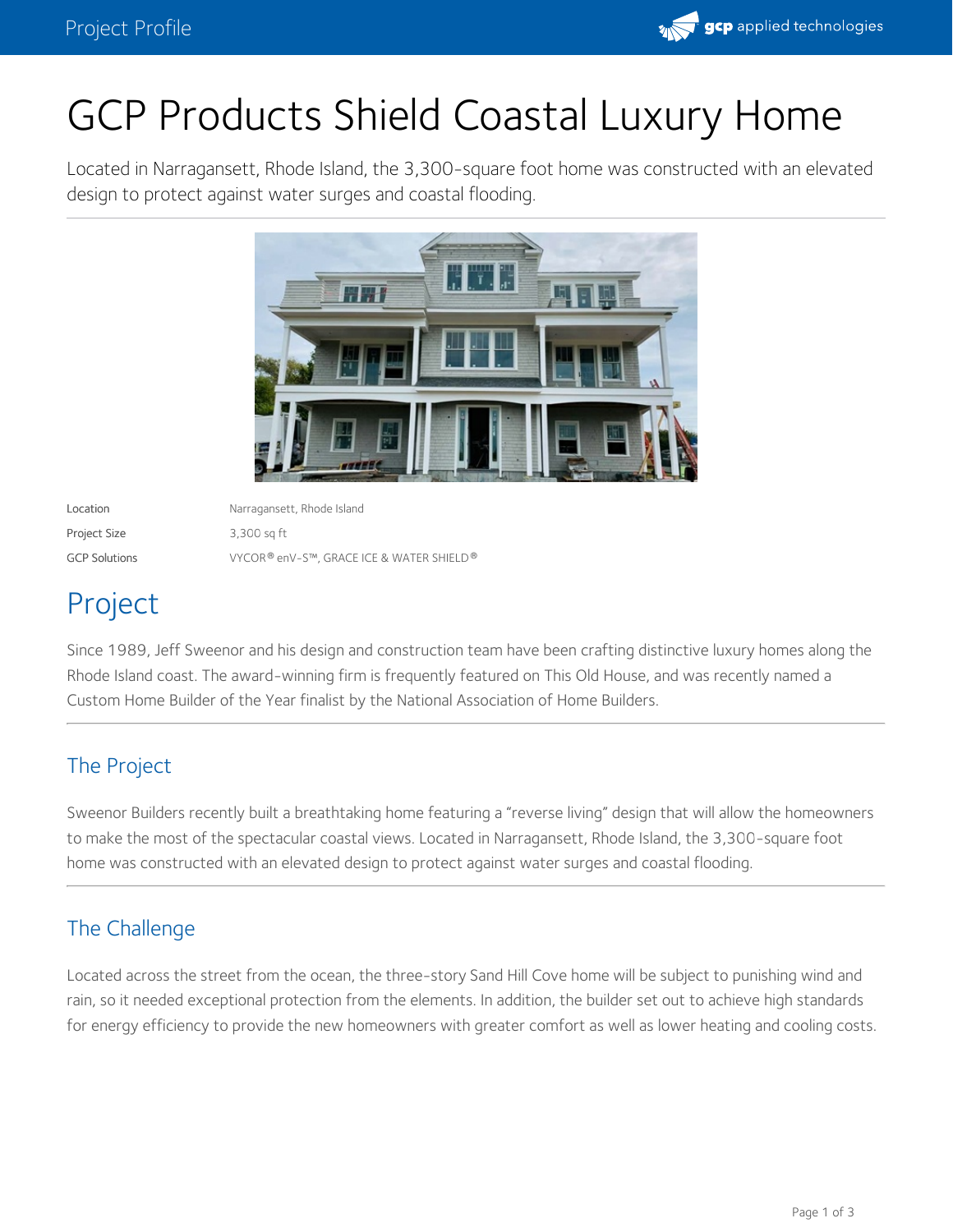

"GCP products are engineered to adhere to each other and the structure, giving us <sup>a</sup> tight seal for the home,"

Jeff Sweenor, Sweenor Builders Founder and CEO

#### The Solution

-

To ensure the highest degree of weatherproofing, Sweenor Builders relied on GCP Applied Technologies products, including VYCOR®enV-S™ [weather](https://gcpat.com/en/solutions/products/vycor-weather-barrier-flashing-tapes/vycor-env-s-weather-resistive-barrier) barriers, GRACE ICE & WATER SHIELD®self-adhered underlayments and window flashing products for the entire building envelope. "GCP products are engineered to adhere to each other and the structure, giving us a tight seal for the home," said Sweenor.

GCP's Field Support team worked closely with the building crew to help ensure the project ran smoothly. "Working with GCP was seamless in terms of selecting the products and getting the project done quickly," said Jeff Sweenor. "Our guys are well skilled, but there's a learning curve to any product. The GCP Field team set out the step-by-step lapping and installation sequence to make sure the materials were installed correctly – and keep water out."

The crew applied GRACE ICE & WATER SHIELD®self-adhered [underlayments](https://gcpat.com/en/solutions/products/grace-ice-water-shield-roofing-underlayment#overview) to the entire roof deck for full coverage protection. Prior to installing the home shingles, they installed VYCOR®enV-S™ weather barriers. These membranes bond to the sheathing, self-seal at overlaps and seal around siding fasteners. This membrane design protects the home against air leakage. They then installed Slicker®from Benjamin Obdike on top of the weather barrier to provide a drainage plane in case water got behind the siding system.

With these products in place, Sweenor Builders was able to deliver a home with superior energy efficiency. "We typically achieve an air change rate of one per hour, and we were able to cut that in half for this home," said Sweenor. "These building envelope products combined with our building methodologies were contributing factors to getting an airtight seal. That will cut the costs to heat and cool the home considerably."

"GCP products are engineered to adhere to each other and the structure, giving us Working with GCP was seamless in terms of selecting the products and getting the project done quickly,"

Jeff Sweenor, Sweenor Builders Founder and CEO

-